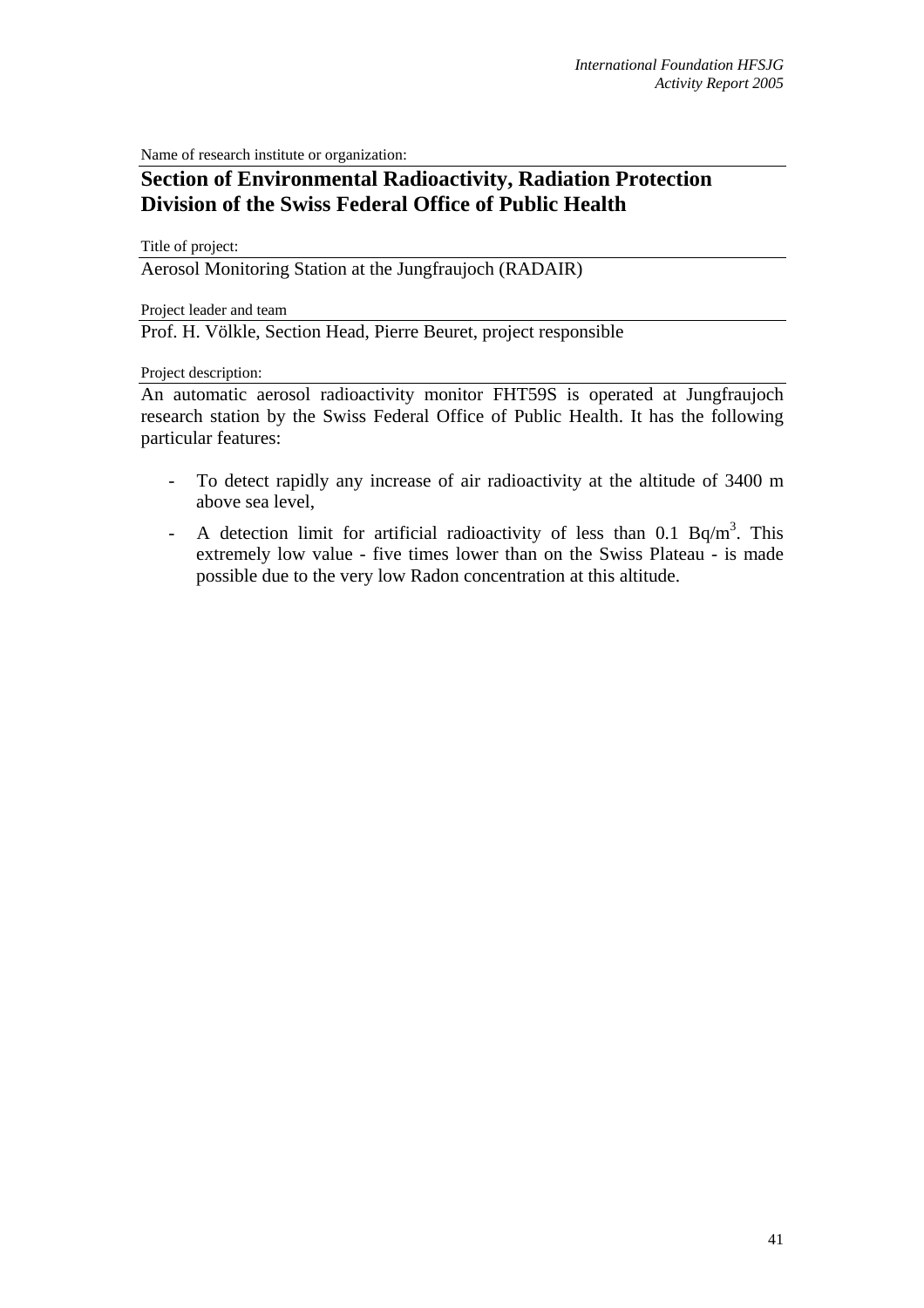## **Comments on the measurement of 2005:**

Graph 1 shows the contribution to the alpha radioactivity during 2005.

- Alpha radioactivity Radon daughter products is transported mainly up to the Jungfraujoch by air masses from the lowlands;
- During the period January  $1<sup>st</sup>$  to December 31 maximal values were observed every 5 days;
- This maximal values are approximately 3 to 9 times lower at the Jungfraujoch than those on the Swiss Plateau;
- The highest values are normally observed in summer time, but there are two additional maxima in February and December due to meteorological effects;
- The missing values are explained in the "Comments on technical aspects".



**Maximal values of the natural alpha concentration J u n g f r a u j o c h : j a n - d e c 2 0 0 5**

Graph 1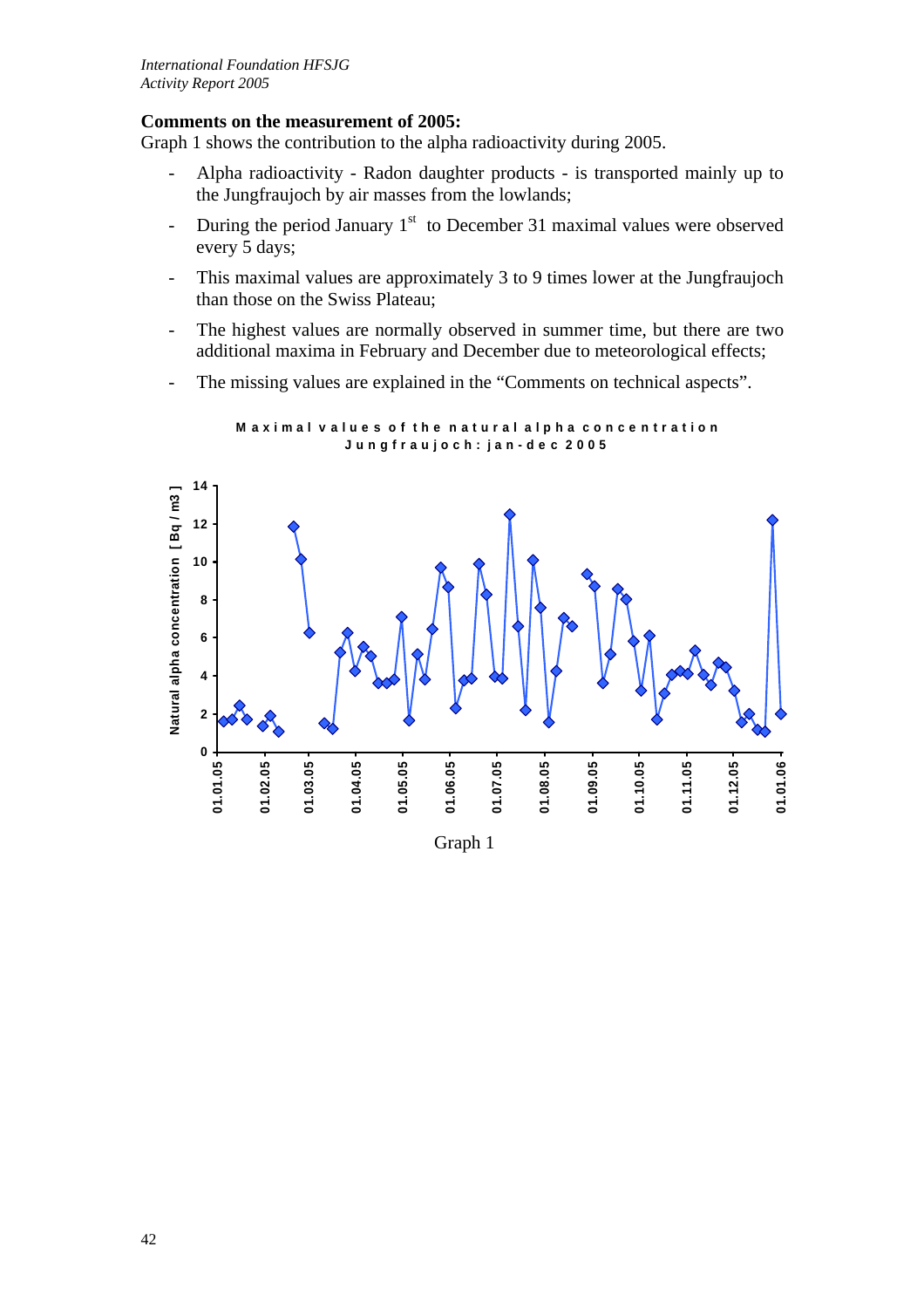Graph 2 shows the calculated net beta radioactivity for 2005.

- No artificial beta concentration above the detection limit was observed;
- As the subtracted value for the natural radioactivity was to high, the histogram is slightly shifted towards negative values. At the Jungfraujoch natural radioactivity is extremely low, and so a precise determination of this value is important for a correct calibration of the monitor but is rather difficult;
- As shown in the histogram below some 95 percent of the values of 2005 were below  $0.08$  Bq/m<sup>3</sup>.



**Histogram of the artificial beta mean concentration Jungfraujoch : jan - dec 2005**

Graph 2

For normal situations, i.e. with no artificial radioactivity in the air, the calculated net Beta radioactivity at the Jungfraujoch, using the Alpha-Beta compensation technique (See below), is less than  $0.1$  Bq/m<sup>3</sup>. At the top of Europe, a radiation incident causing an increase of the artificial beta radioactivity in the atmosphere of as low as 0.1  $Bq/m<sup>3</sup>$  could therefore be detected.

The automatic  $\alpha/\beta$ -compensation technique applied by our aerosol monitoring stations is based on the simultaneously measured gross Alpha  $(A_G)$  and gross Beta  $(B<sub>G</sub>)$  radio-activity of the aerosols collected on the filter. The net (artificial) Beta radioactivity  $(B_N)$  is calculated by the following formula:  $B_N = B_G - f \cdot A_G$ . The constant factor f can be adapted either by the software program or by the operator.